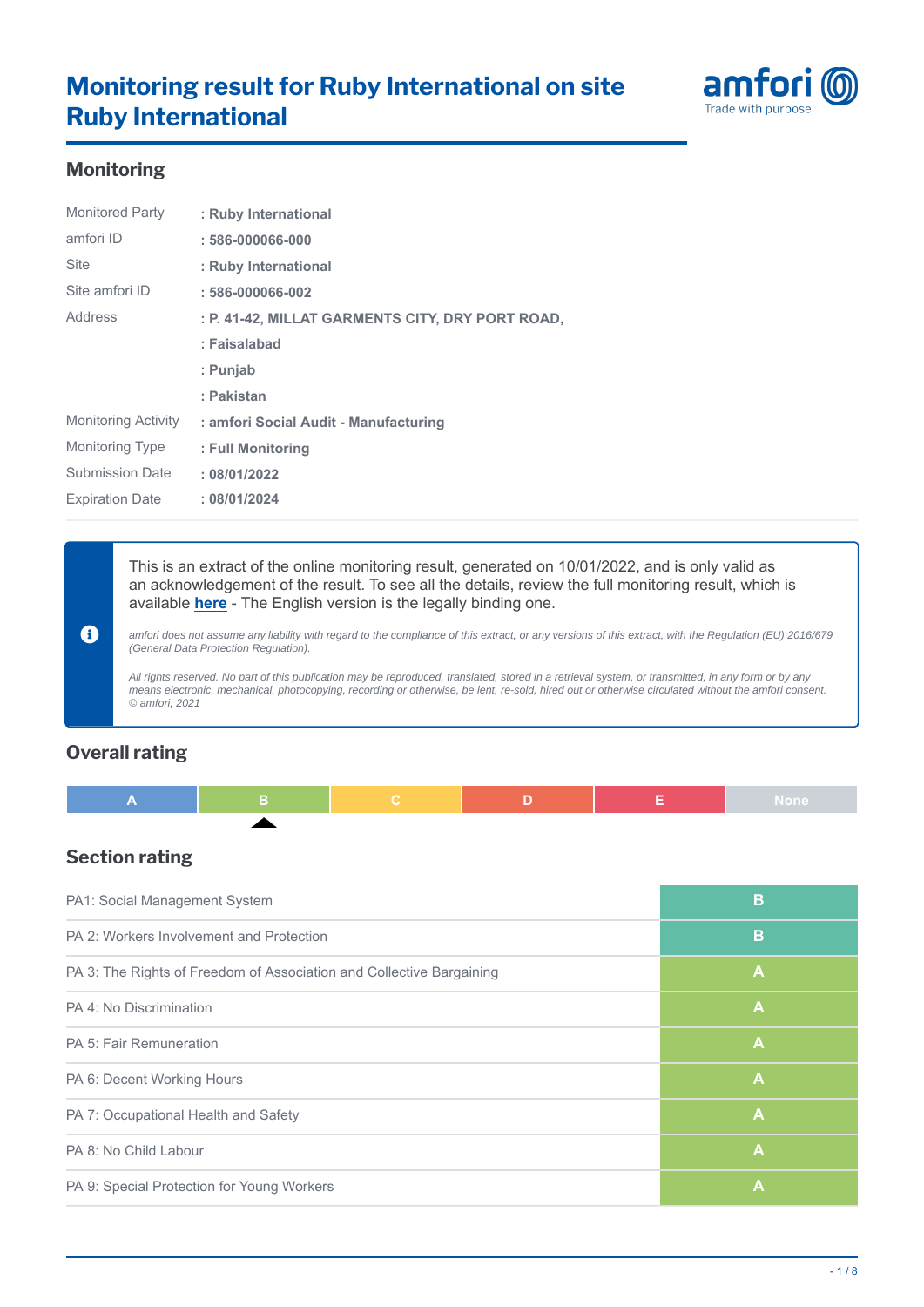| PA 10: No Precarious Employment      | А  |
|--------------------------------------|----|
| PA 11: No Bonded Labour              | A  |
| PA 12: Protection of the Environment | C. |
| PA 13: Ethical Business Behaviour    | A  |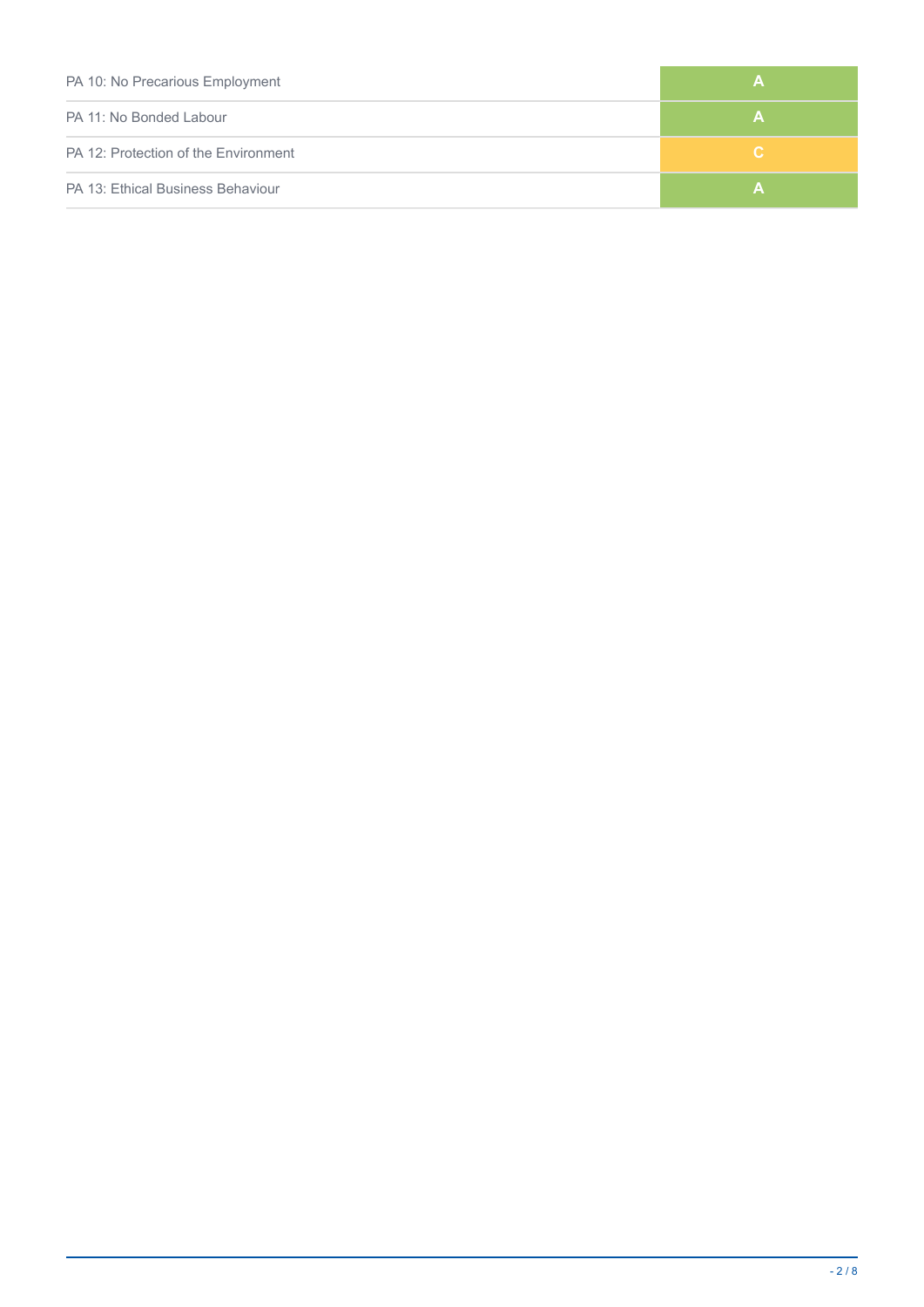## **General description**

Ruby International is a proprietorship company established in 2015. Factory is located at Plot no P-41, P-42, Millat Garments City, Dry Port Road, Faisalabad- Pakistan, with a total land area of 30117 square feet.

Audit process:

Assessment Services ALGI Pakistan auditors (Mr. Muhammad Haseeb Lead Auditor APSCA Membership ID# RA21700905, Miss. Umama Rizwan Team Auditor APSCA Membership ID# ASCA21705105) conducted the opening meeting, facility tour, worker/worker representative/ management interviews, document review and the closing meeting. It was noted that the Admin / Compliance department was directly involved in risk assessment and helped reduce risk wherever possible.

Opening Meeting:

The audit process began with an opening meeting conducted at 09:05 AM. Mr. Maqsood Ahmad (G.M Production), Mr. Kashif Munir (H.R. Manager), Mr. Tariq Ali (H&S Member) and Mr. Muhammad Shahid Hameed (JWC Member) were present.

The Auditors described the entire audit process, BSCI standards and scope. They also explained the amfori BSCI code of conduct alongside the amfori BSCI holistic approach in detail and the extent to which local laws applied to the audit.

The management was extremely compliant and assured the auditors that they would help throughout the process. All the necessary documents were provided in time and a separate room to conduct employee interviews was also provided.

The assessment auditors explained and presented ALGI's Gifts and Gratuity letter to the facility management. Mr. Kashif Munir (H.R. Manager) agreed and signed the document.

Overall, at the time of the facility visit, the attitude of the facility management was good.

Health and Safety tour:

A tour of the entire premises of the facility was conducted during the audit, visiting the following areas: Cutting, stitching, checking, finishing and packing.

Factory management has provided masks to workers due to COVID-19.

Facility Overview:

The factory consists of 1 building and the layout was as follows:

Basement is occupied by accessories store, cutting section, sample room, final checking and cropping section, pressing section, electrician room, offices, washrooms and fabric store.

Ground floor is occupied by time office, security office, offices, carton ware house, stitching section, packing section, generator area, yarn store and washrooms.

Interview and Payroll review:

15 permanent employees were randomly selected, from different production sections, for an interview. On a sample basis payroll records and time records for the month of November 2021 (current paid month), July 2021 (random paid month) and December 2020 (initial paid month) were reviewed. Moreover, the attendance register, production records, product inspection report and broken needle register were reviewed by the auditors.

Productions workers and Management employee's working hours starts from 9:00 AM to 6:00 PM .

Security department operates in 2 shifts from 7:00 AM to 3:00 PM and 3:00 PM to 11:00 PM.

Sunday is a weekly rest day for all production and management staff.

Security get their weekly rest day on a rotation basis.

The factory maintains attendance records through an electronic system. Their employees receive wages on a monthly basis in local currency (PKR). And the factory's minimum wage is PKR 20000 per month which meets the legal minimum wage of the Province.

Overtime is compensated at 200% of the normal wages, in accordance with legal requirements.

Closing Meeting:

At the end of all the audit processes, a closing meeting was conducted by the assessment auditors at 4:30 PM in the presence of Mr. Maqsood Ahmad (G.M Production), Mr. Kashif Munir (H.R. Manager), Mr. Tariq Ali (H&S Member) and Mr. Muhammad Shahid Hameed (JWC Member).

The assessment auditors thanked the facility management for spending their valuable time in aiding through the audit and applauded their cooperation throughout every stage of the audit. Then, the assessment auditors explained, in great detail, the observations that were found during the audit process. The facility management was receptive to the observations and assured to take the necessary steps to correct them at the earliest.

Mr. Kashif Munir (H.R. Manager) and Mr. Muhammad Shahid Hameed (JWC Member) agreed and signed the summary of findings.

Attitude of workers: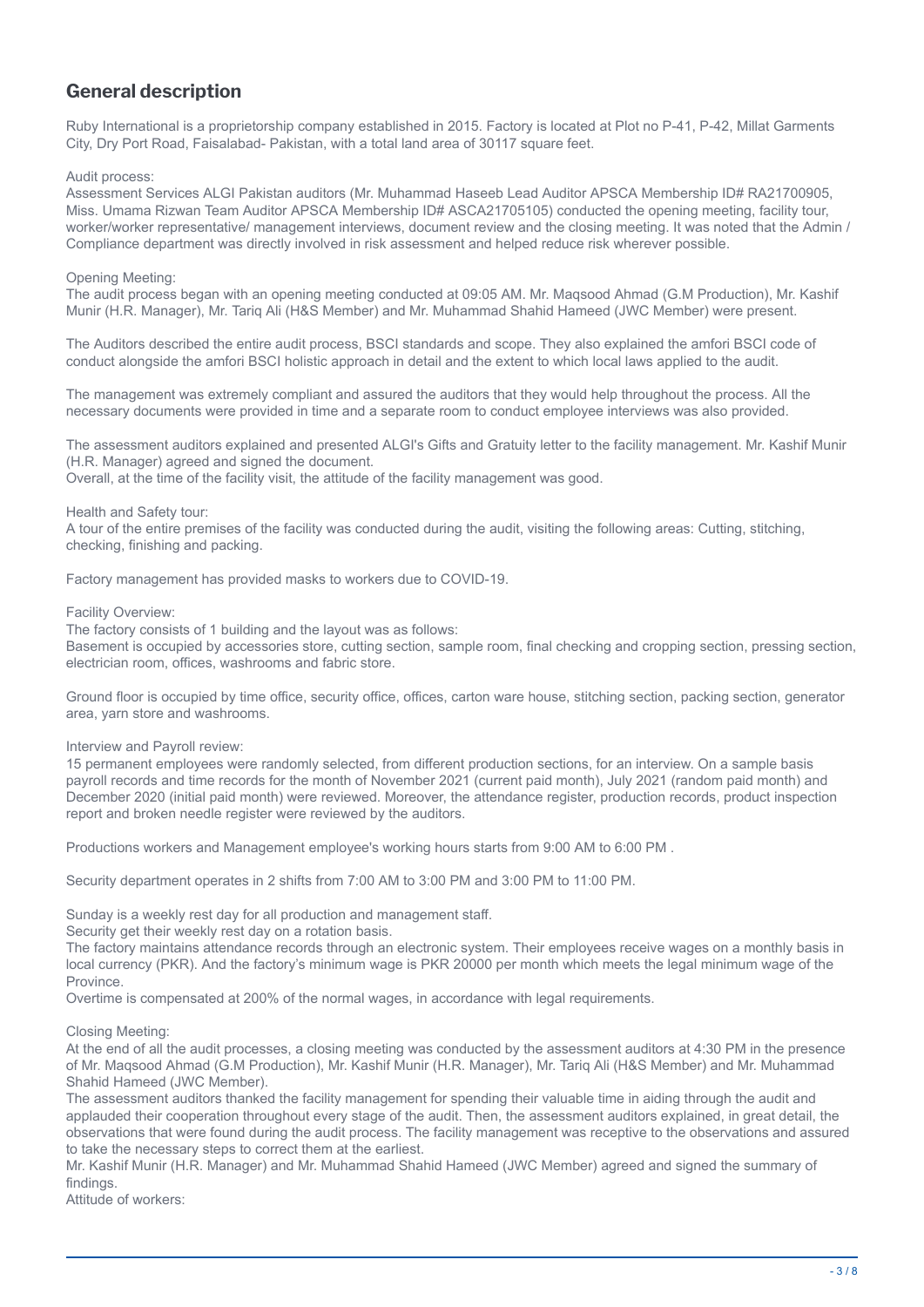Through interviews with workers, it was noted that all workers are content with the factory. Their relationship with the management appeared to be cordial. They were also content with the housekeeping in the production area. It was noted that the factory management is very co-operative in solving workplace related issues on time.

Workers informed, the auditors, that the factory does not discriminate between workers in any manner, be it in terms of pay, promotion or training. The management treats all of them equally with respect and dignity. No evidence of corporal punishment, threats of violence or other forms of physical, mental, sexual, verbal harassment and abuse was found. Wages are paid on time and overtime opportunities are provided fairly. Overtime is voluntary.

Workers stated that there are several channels of communication with management in this factory. No negative comment was received. Workers stated that there are several channels of communication with management in this factory. Attitude of factory management:

The factory management was receptive, positive and extended their full cooperation throughout the audit. They showed a positive attitude towards the compliance requirements and were very supportive in providing the document needed for verification, during the audit. Furthermore, they have agreed with the non-compliance issues identified during full audit and given a time scale for correction. The factory management is certain that they would correct the issues within the planned time frame, mentioned in the corrective action plan.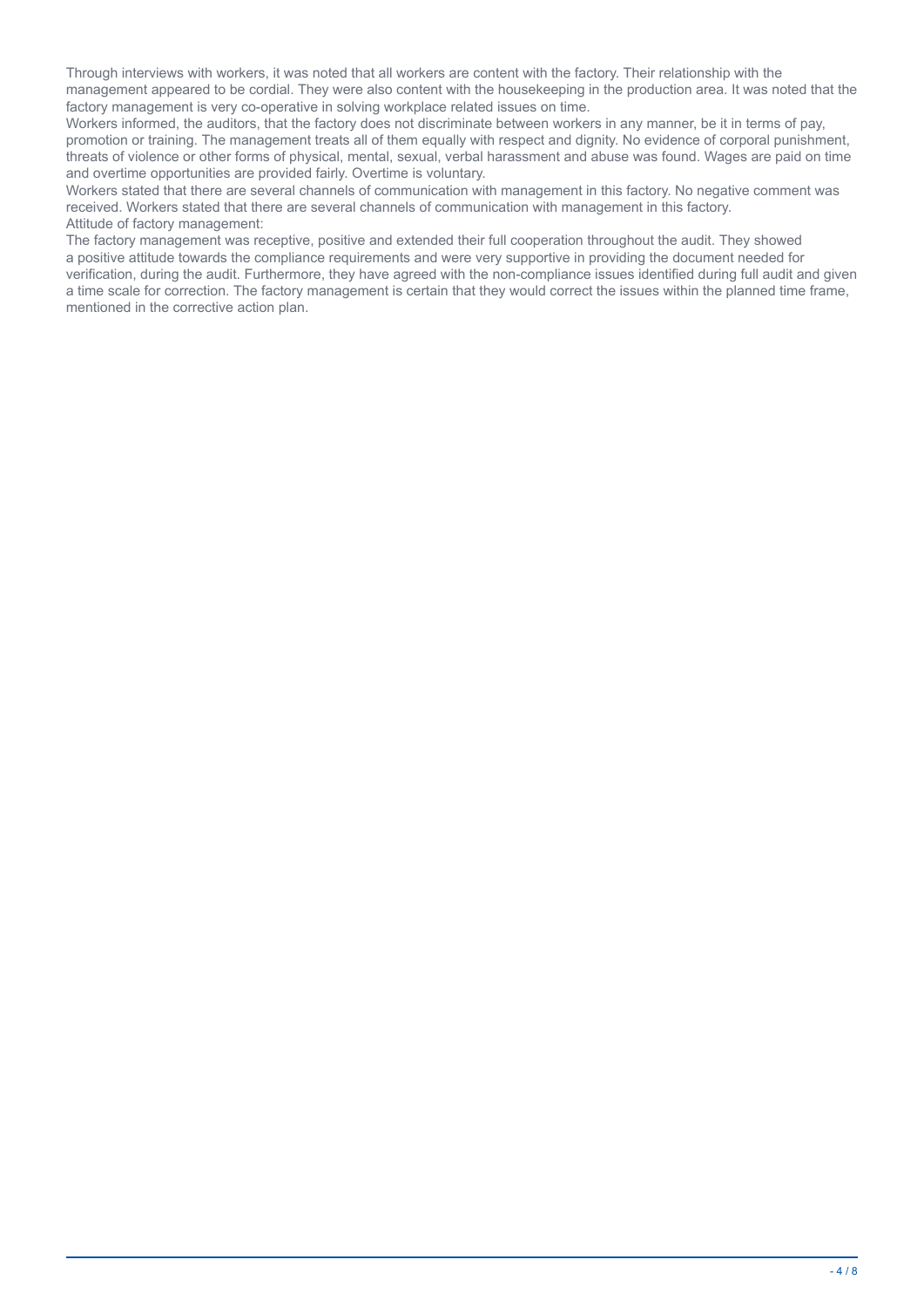## **Site Details**

| Site | : Ruby International |
|------|----------------------|
|      |                      |

Site amfori ID **: 586-000066-002**

#### **GICS Classification**

| Sector<br>Industry Group   | : Industrials<br>: Capital Goods | Industry<br>Sub Industry | : Industrial Conglomerates<br>: Industrial Conglomerates |  |  |
|----------------------------|----------------------------------|--------------------------|----------------------------------------------------------|--|--|
| <b>GS1 Classifications</b> |                                  |                          | <b>Product Process Classifications</b>                   |  |  |
| N.A.                       |                                  | N.A.                     |                                                          |  |  |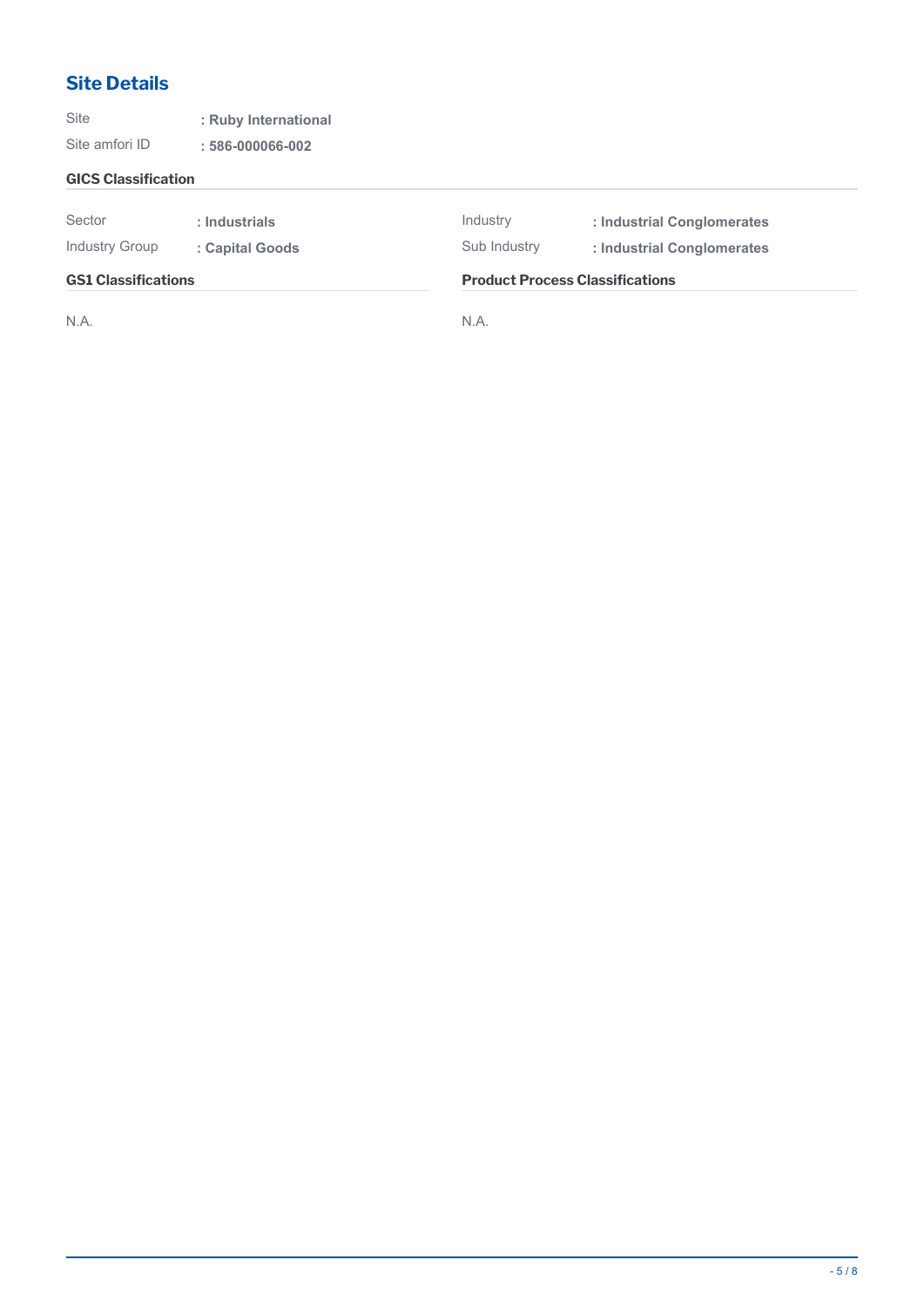## **Metrics**

### **Key Metrics**

| Total workforce                               | <b>96 Workers</b> |
|-----------------------------------------------|-------------------|
| Legal minimum wage in local currency          | 20000 Monthly     |
| Lowest wage paid for regular work at the site | 20000 Monthly     |
| Calculated living wage in local currency      | 22000 Monthly     |
| Total sample                                  | <b>15 Workers</b> |

### **Other Metrics**

| Male workers                       | 86 Workers |
|------------------------------------|------------|
| Female workers                     | 10 Workers |
| Permanent workers - Male           | 86 Workers |
| Permanent workers - Female         | 10 Workers |
| Temporary workers - Male           | 0 Workers  |
| Temporary workers - Female         | 0 Workers  |
| Seasonal workers - Male            | 0 Workers  |
| Seasonal workers - Female          | 0 Workers  |
| Management - Male                  | 16 Workers |
| Management - Female                | 0 Workers  |
| Apprentices - Male                 | 0 Workers  |
| Apprentices - Female               | 0 Workers  |
| Workers on probation - Male        | 0 Workers  |
| Workers on probation - Female      | 0 Workers  |
| Workers with night shift - Male    | 3 Workers  |
| Workers with night shift - Female  | 0 Workers  |
| Workers with disabilities - Male   | 0 Workers  |
| Workers with disabilities - Female | 0 Workers  |
| Domestic migrant workers - Male    | 0 Workers  |
| Domestic migrant workers - Female  | 0 Workers  |
| Foreign migrant workers - Male     | 0 Workers  |
| Foreign migrant workers - Female   | 0 Workers  |
| Workers hired directly - Male      | 86 Workers |
| Workers hired directly - Female    | 10 Workers |
| Workers hired indirectly - Male    | 0 Workers  |
| Workers hired indirectly - Female  | 0 Workers  |
| Unionised workers - Male           | 0 Workers  |
| Unionised workers - Female         | 0 Workers  |
| Workers under CBA - Male           | 0 Workers  |
| Workers under CBA - Female         | 0 Workers  |
| Pregnant workers                   | 0 Workers  |
| Workers on parental leave - Male   | 0 Workers  |
| Workers on parental leave - Female | 0 Workers  |
| Sample - Male                      | 10 Workers |
| Sample - Female                    | 5 Workers  |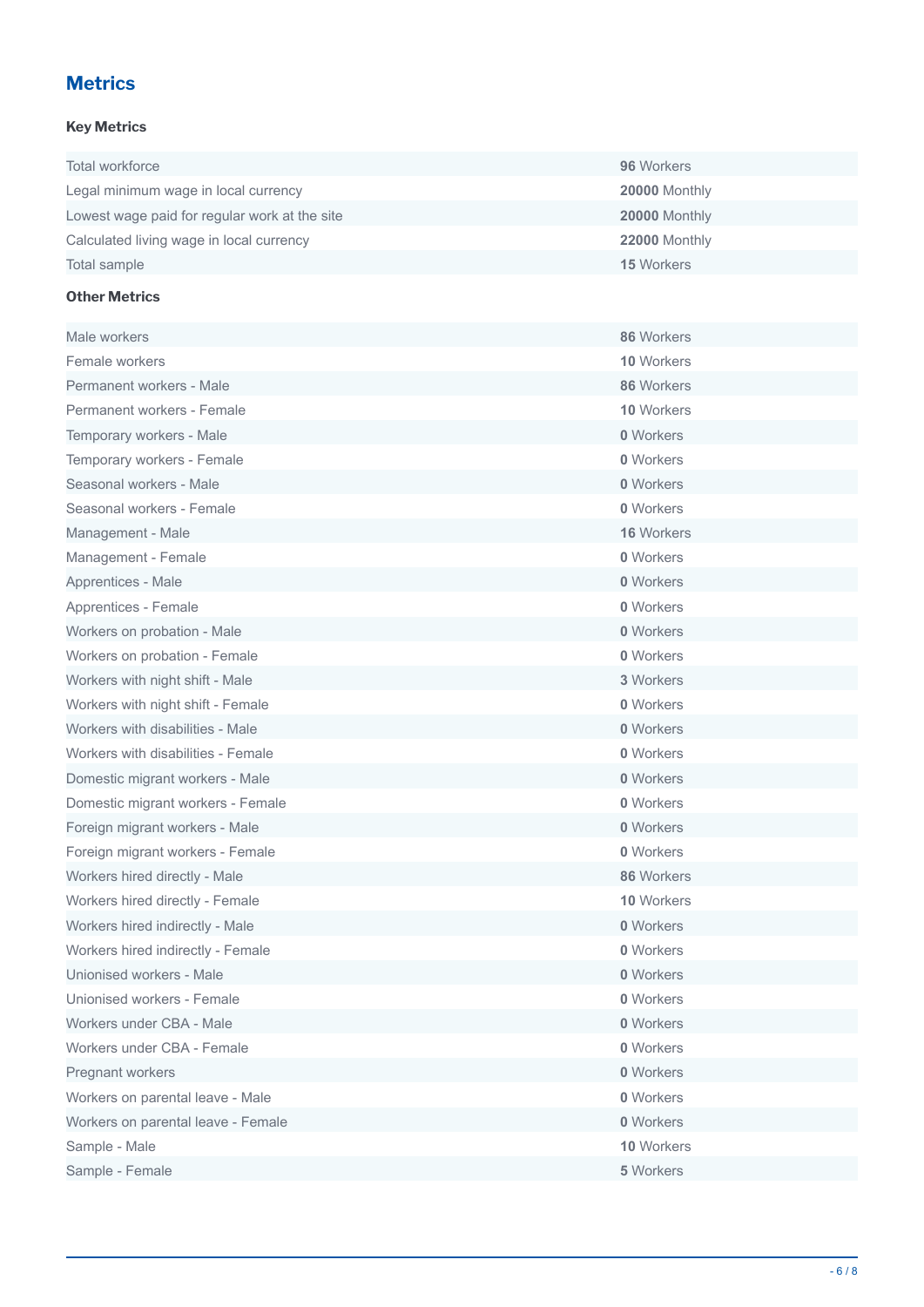#### **PA1: Social Management System**

Noted during factory walkthrough, workers and management interviews that management of factory has developed a moderate level of management system in their facility. However, it comes under notice that whistle blowing policy is not developed properly to protect any employee, business partner etc. Addition that factory does have some violations in other performance area's of the amfori BSCI like PA2, PA3, PA5, PA7, PA10 & PA12.

#### **PA 2: Workers Involvement and Protection**

Noted during factory walkthrough and management interviews that complain registering procedure was not posted with complain box in the factory.

Noted during documents reviews and management interviews that facility management has not developed any goals and objectives in order to maintain and develop systems and compliance according to local laws, amfori BSCI COC and other customers code of conducts.

#### **PA 3: The Rights of Freedom of Association and Collective Bargaining**

Noted through documents reviews and management interviews that facility has formed a workers council committee in their facility to solve workers day to day issues. However through documents reviews no pictorial evidence (applications, vote counting pictures, ballot papers) has been provide to ensure the positive elections has been conducted in the factory. Also noted that no pictorial photos evidences of worker council meeting were maintained into the documented records.

#### **PA 5: Fair Remuneration**

Noted during documents reviews and management interviews that factory is paying 20000 PKR minimum wage as per law. However factory has not calculated living wages in the facility to maintained the decent living standards of their workers.

#### **PA 7: Occupational Health and Safety**

Noted through documents reviews and management interviews that risk assessment has been developed according to their production process. However some risks were not covered in risk assessment i.e. young workers, finishing section, sharp tool controlling system, waste controlling system, offices area, noise and at generator area, compressor area, neighborhoods, heat prevention at pressing section, carton stacking at packing section and parking area.

Noted through documents reviews (fire drill, first aid and firefighting trainings) that factory has conducted last training in the month of November 2021. However the training records were not properly maintained. i.e. no trained fire fighter and first aider list, type of drill announced/ unannounced, notices, complete evidences (photos) of active drill, first aid and firefighting demonstration maintained into training record.

Noted during factory walkthrough that oil cans were found without secondary containment at generator area and also generator filling and refilling procedure were developed by the factory.

Noted during factory walkthrough that one main electrical panel and generator electrical panel found without rubber mat, danger and voltage signs at generator area. Local law ref: Electricity rules 1937.

Noted during factory walkthrough that flush system was not installed in male and female workers washrooms and gender sign in native/ local language were posted at workers washrooms. Also noted that soap and tissues were not provided at workers washrooms at basement and ground floor. Local law ref: Punjab factory rules 1978 Section 21 LATRINES AND URINALS 42.

Noted through factory walkthrough that steam pipes in pressing section are not isolated with isolation rope and isolation material to prevent from heat in the pressing section.

#### **PA 10: No Precarious Employment**

Noted during sample workers personal files reviews that factory has not maintained hygiene card, job application and age / back ground information and verification form into workers personal files.